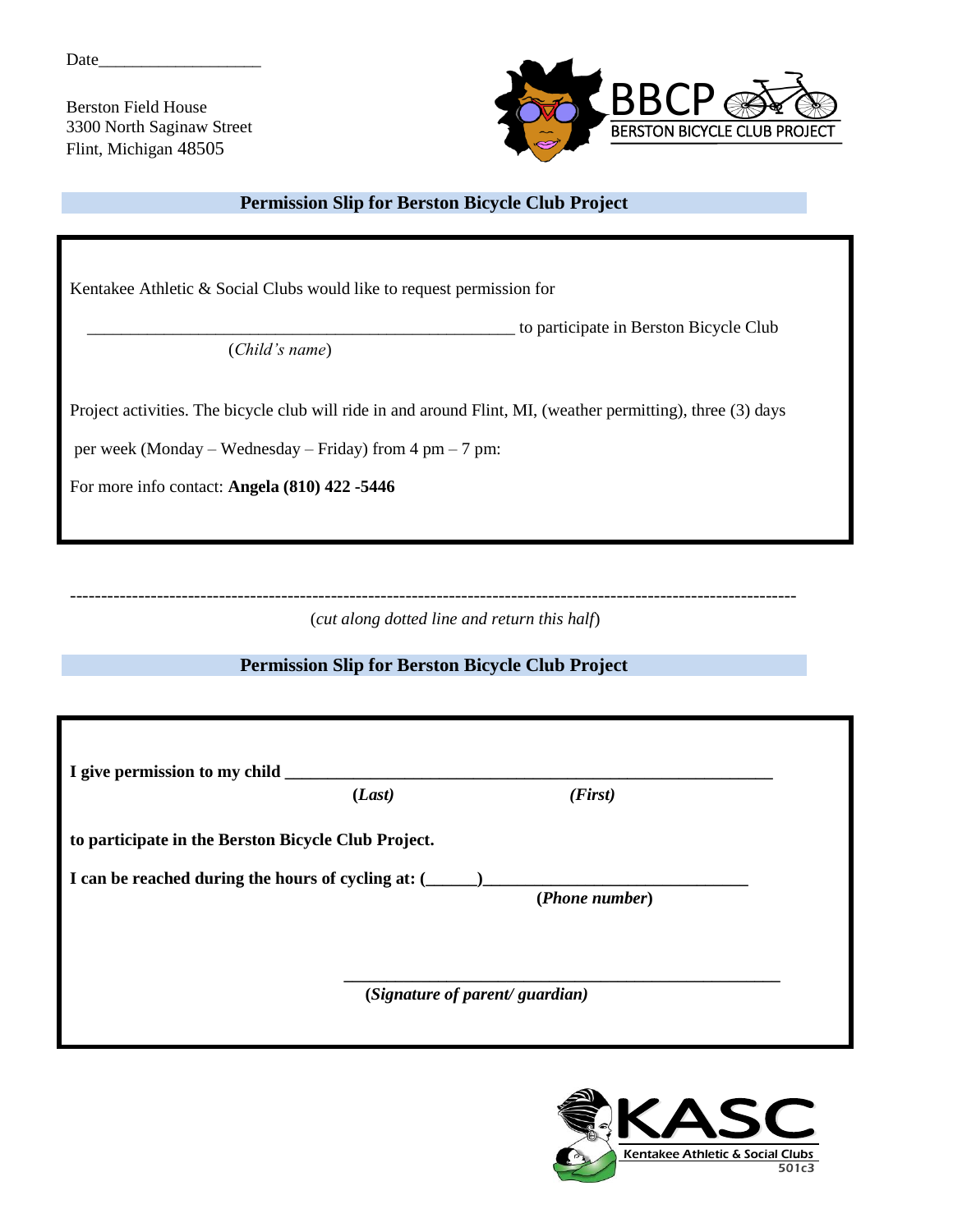Date\_\_\_\_\_\_\_\_\_\_\_\_\_\_\_\_\_\_\_

Berston Field House 3300 North Saginaw Street Flint, Michigan 48505



## Liability Waiver: The Berston Bicycle Club Project

In consideration of \_\_\_\_\_\_\_\_\_\_\_\_\_\_\_\_\_\_\_\_\_\_\_\_\_\_\_\_\_\_\_\_ (PRINT minor's name) being permitted to participate in the Berston Bicycle Club Project, I hereby release and agree to indemnify and hold harmless Kentakee Athletic & Social Clubs and its regents, officers, employees and agents from any injury, loss, damage and liability from the use of equipment and activities associated with the bike club. I acknowledge that I understand the content of this document. I am aware that it is legally binding and I sign it out of my own free will.

| Participants Name<br>(please print)              | Age  |  |
|--------------------------------------------------|------|--|
| Parent/ Guardian Name<br>( <i>please print</i> ) |      |  |
| Parent/ Guardian Signature                       | Date |  |